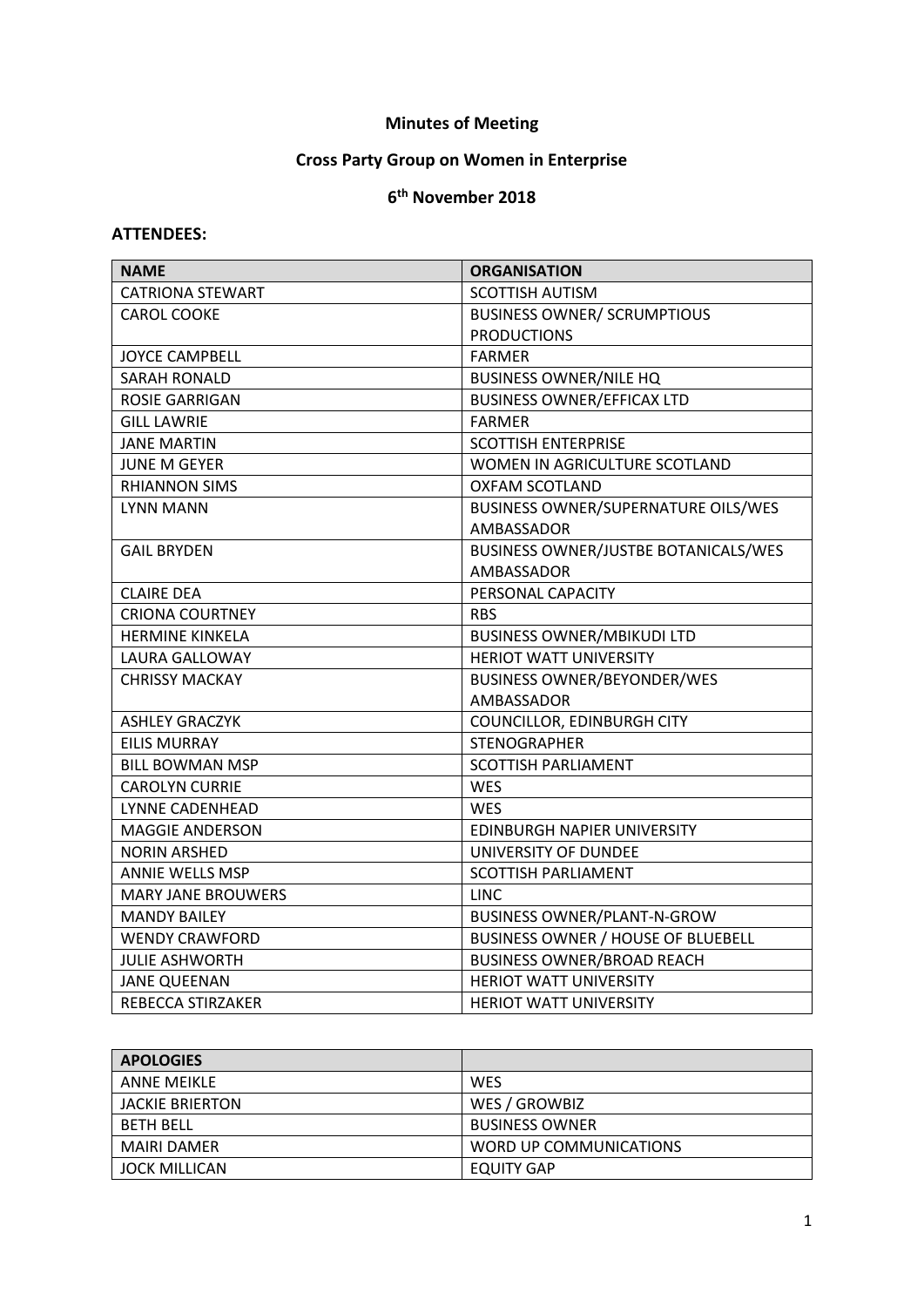| LOUISE MACDONALD       | YOUNG SCOT/NACWG                        |
|------------------------|-----------------------------------------|
| <b>SUSAN GRIEVE</b>    | RURAL DEVELOPMENT                       |
| <b>JO MC SWEEN</b>     | <b>BUSINESS OWNER/WES AMBASSADOR</b>    |
| <b>YVONNE GREAVES</b>  | <b>RBS</b>                              |
| LISA THOMSON           | <b>PURPOSE HR</b>                       |
| GORDON MCDONALD MSP    | <b>SCOTTISH PARLIAMENT</b>              |
| DANIEL JOHNSON MSP     | <b>SCOTTISH PARLIAMENT</b>              |
| <b>MONICA YOUNG</b>    | PERTH AND KINROSS COUNCIL               |
| <b>WENDY EDIE</b>      | <b>ECOM SCOTLAND</b>                    |
| Dr LYN BATCHELOR       | <b>NAPIER UNIVERSITY</b>                |
| RUTH McGUIRE MSP       | <b>SCOTTISH PARLIAMENT</b>              |
| <b>KAREN MOORE</b>     | <b>BUSINESS OWNER/LEADERSHIP COACH</b>  |
| KIRSTY LIVINGSTONE     | <b>IOD</b>                              |
| <b>SUSAN HARKINS</b>   | <b>BUSINESS GATEWAY</b>                 |
| <b>JENNIFER NICOL</b>  | <b>HIGHLANDS AND ISLANDS ENTERPRISE</b> |
| SARA FERREIRA-JEFFRIES | <b>PURPOSE HR</b>                       |

- 1. The meeting was opened by Gillian Martin MSP, Convenor and the Minutes from the previous meeting in September were approved by Lynne Cadenhead and Lynn Mann on behalf of the Group.
- 2. Criona Courtney of RBS spoke of the sponsorship of the Group by the Royal Bank of Scotland and commented on the amount of work covered by the group. Alison Rose, Deputy MD of the bank, is leading a review into the challenges faced by female entrepreneurs when starting and growing a business. This will involve round table events with women owned businesses to capture their views and experiences. The bank has 60 women in business specialist staff in Scotland and there are entrepreneurship hubs in Edinburgh and Glasgow where 40% of businesses are owned by women. The bank is delighted to sponsor the Women in Enterprise Cross Party Group and the launch of the Annual Report.
- 3. Ann Johnson, Finance Director of Blaze Manufacturing Solutions presented on diversifying into new international markets to survive the oil and gas sector downturn in the North East of Scotland. Issues with Brexit mean that business from European markets will be lost and the company have targeted new markets in Africa including Zambia. In Zambia they successfully gained new business and part of the success was a mutual focus and interest in supporting women owned businesses. During this period, networking was critical, and the business received great support from Scottish Enterprise (SE). It was an extremely difficult time and at each session of an Executive Masterclass programme with 11 other oil and gas sector businesses, someone would be in tears. The group formed a close bond of support.